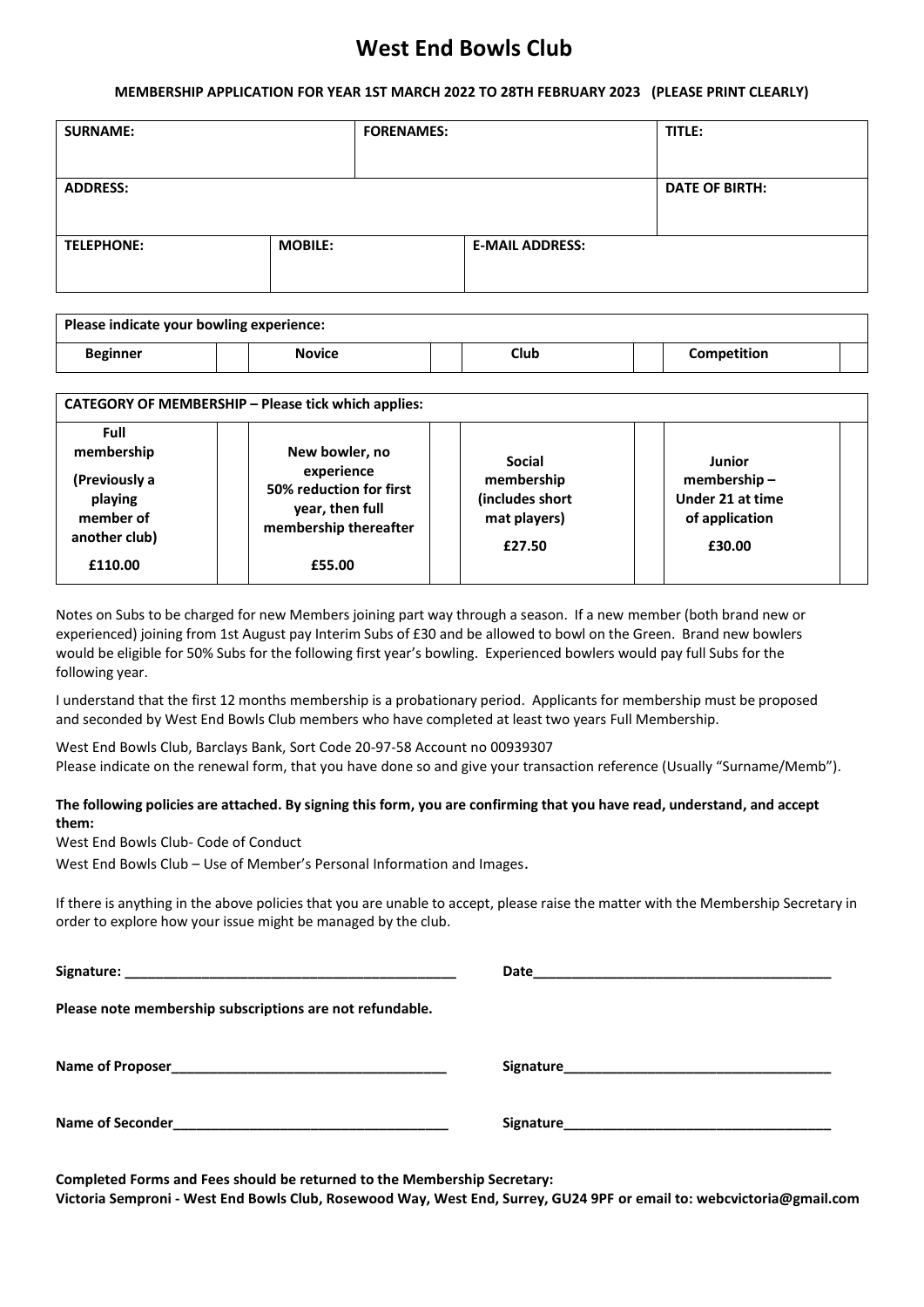## **West End Bowls Club – Code of Conduct**

West End Bowls Club (WEBC) exists to promote, foster and encourage the game of lawn green bowls. It is a friendly neighbourhood club, run by its members for the benefit of members and the local community. Members share responsibility for the running, maintenance and upkeep of the club. This includes commitment to ensuring a safe environment for everyone who uses the club. Members are required to act in accordance with the Constitution, Rules and Key Policies of the club. The key policies are:

- Equity
- Health & Safety
- Fire Safety
- First Aid
- Safeguarding Vulnerable Adults
- Safeguarding Children and Young People
- Anti-Bullying (Including Misuse of Social Media)
- Data Protection
- Use of Members' Personal Information and Images

These are posted on the website and in the clubhouse. Any changes in the constitution are decided by members at the Annual General Meeting or a Special General Meeting. Changes to the rules and adoption of new policies are decided by the Committee. It is the member's responsibility to keep up to date with changes. Members who cannot access the web site are invited to request hard copies from a committee member.

Members are expected to demonstrate high standards of behaviour, both on and off the green, and to promote an atmosphere of courtesy, sportsmanship and tolerance whilst adhering to the etiquette of bowls at all times. It is unacceptable to use foul, sexist, abusive, racist or prejudicial language or to tolerate it from anyone else.

Members are expected to respect the work of officials and volunteers within the club and support them in carrying it out. This includes helping prepare for functions and clearing up afterwards, being punctual and adhering to the dress code. Members must advise the captain in good time if they have to withdraw from a game for which they have been selected and should not do so without a valid reason.

Members are expected to promote a positive image of the club and of the sport of bowls in general and not engage in communications or behaviour likely to bring the club into disrepute. Any member dissatisfied with the general running of the club or committee decision should approach the committee about it and not air a grievance to unauthorised people or organisations*. (Note: Bowls England is the governing body of the sport and members are entitled to bring serious matters to its attention as indicated in the club rules).*

Members are required to respect the privacy of individual members and of the club itself. Any member who has a grievance with another member should approach a committee member or club welfare officer about it rather than airing it on social media or in public. Officers of the club may assist the members concerned in seeking an informal resolution of the matter.

Members found to be in breach of the key policies of the club, will, in the first instance, be warned verbally, or in writing, by the Committee. Further breaches will lead to the members being called before the committee to explain their actions and may lead to disciplinary action.

Serious breaches of the rules of the game or complaints of serious misconduct will be dealt with under Bowls England Regulation: No 9 and a Club Disciplinary Committee appointed accordingly.

Any incident that potentially threatens the safety of a child, young person or vulnerable adult will be dealt in accordance with the Safeguarding Policies.

On joining WEBC and on renewing their membership, all members agree to abide by the Code of Conduct as detailed above.